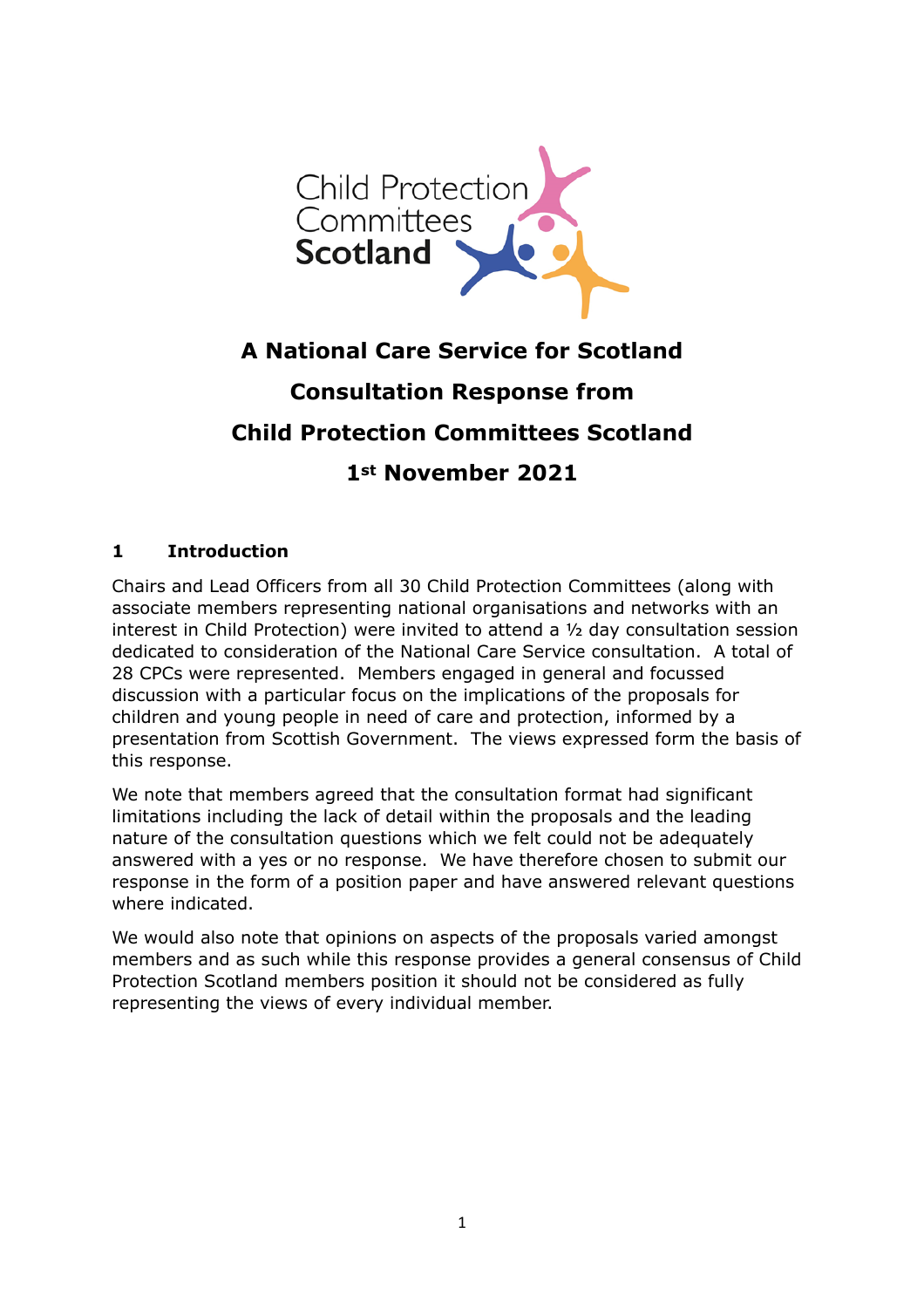## **2 General Position of CPCScotland**

*(ref Q23. Should the National Care Service include both adults and children's social work and social care services?)* 

CPCScotland cannot support the proposal that the National Care Service include both adults and children's social work and social care services. This is based on the limited detail and evidence provided in the consultation paper alongside the significant risks outlined in section 3

CPCScotland acknowledge that there are potential theoretical benefits of the transformational change that the creation of a National Care Service which includes children's services alongside adult services could offer. These would be primarily in relation to opportunities for: stronger implementation of national standards; co-ordinated workforce development; improved alignment and consistency of services; and shared information systems.

CPCScotland also acknowledges that Scotland has an overview of what needs to change in care and protection services for children through The Independent Care Review & The Promise and from the publication of new National Guidance for Child Protection in Scotland, currently at the start of the implementation phase. However, we note that the Independent Care Review did not recommend a structural solution and there is no mention in 'The Promise' of structural change along the lines of the National Care Service.

It appears that the inclusion of children's services within the proposals for a National Care Service were an afterthought, added in haste with insufficient detail provided and very little evidence presented for the rationale for inclusion. We were also disappointed at the lack of consideration given to the Public Protection role of health and care services and in particular the lack of consideration of the role of the National Care Service in the protection of children at risk of significant harm.

As such Child Protection Committees Scotland concludes that the case has not been made to convince the large majority of our members that the creation of a National Care Service will help to achieve the improvements to services and most importantly outcomes for children in general, in particular those children in need of care and protection, that we all want to see.

We are however aware of the risk of not including children's services / child protection within a National Care Service for adult services should this proceed. The disruption associated with the establishment of a National Care Service will have knock on effects for children's services, regardless of inclusion or not in the new arrangements. Adopting an alternative governance structure for children's services needs careful consideration. The consultation document itself highlights the different models currently adopted across the country in relation to the governance of children's services however there is no analysis or evaluation of these models or rationale for the model proposed.

We believe therefore that a formal review of the risk and benefits of the proposals in relation to children's services, including an option appraisal of alternative structural models for delivery should be undertaken and published to inform further consultation prior to any decision being taken regarding the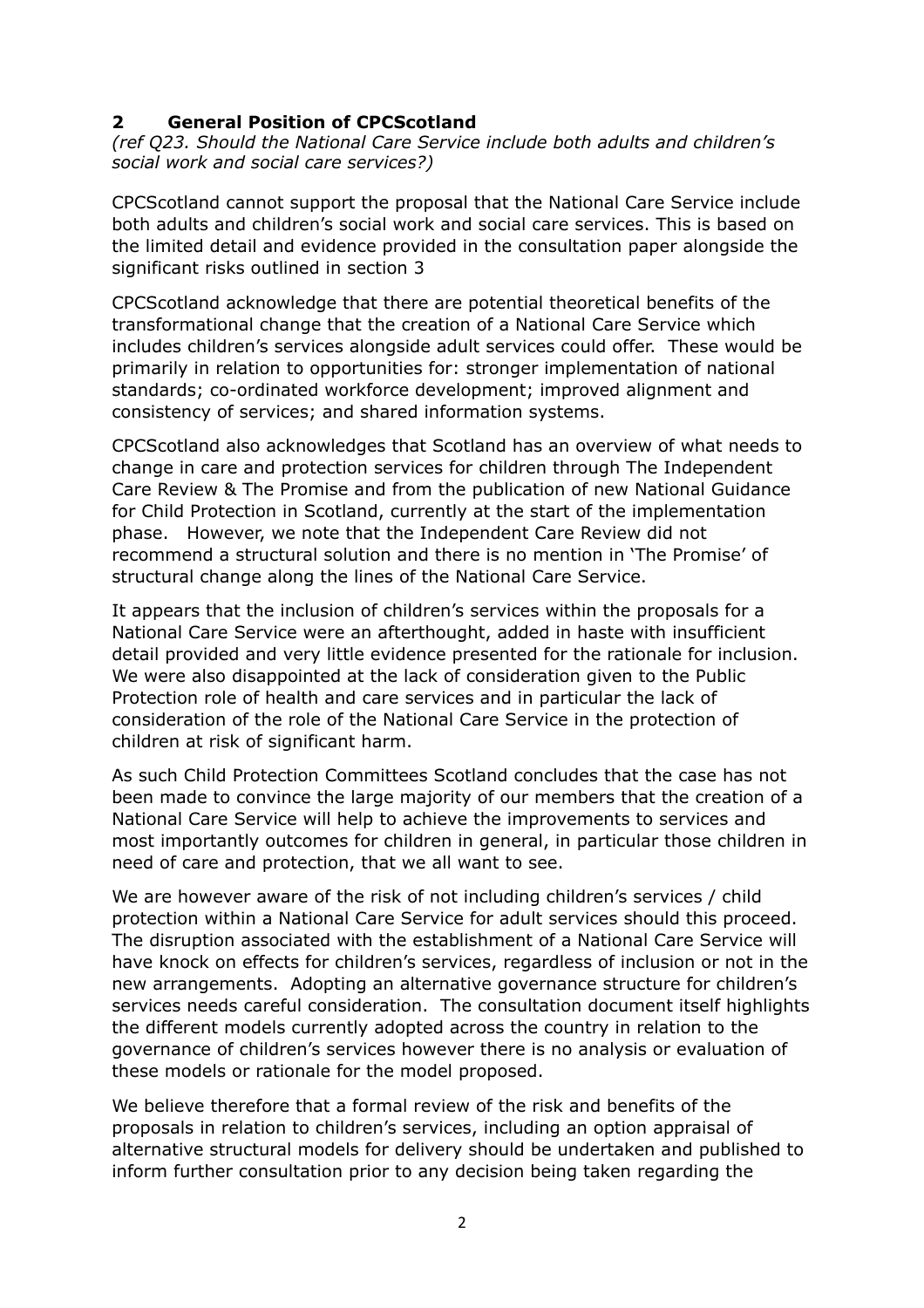creation of a National Care Service to include both adults and children's social work and social care services. This review should include consideration of models for the delivery of children's services adopted within other countries in the UK and a detailed consideration of how Public Protection and in particular Child Protection services could be delivered and governed.

# **3 Structural change as a solution to recognised problems**

• **Structural change with the creation of a National Care Service (or any other major structural change) in and of itself will not create the transformational change identified as required in both the Independent Review of Adult Social Care and the Independent Care Review** 

There was a strongly held view amongst CPCScotland members that consistently delivering an individual person centred approach based on quality relationships between practitioners and children and their families and between practitioners and managers within and across agencies were key to improvement.

The investment in services for children, support and recognition of the valuable role played by the children's workforce, promoting a culture of trust and collaboration, multidisciplinary and multiagency working relationships are all significantly more important to improving services and outcomes for children than the governance structure in which services sit. Changing structures does not necessarily result in the improved working required.

## • **Structural change with the creation of a National Care Service will not in and of itself result in consistency of service**

The assumption is made or is at least implicit within the consultation paper that a national approach would generate consistency as a result of the creation of a National Care Service. We believe this is at best optimistic with members sharing examples of unified structures under a national service (eg NHS Scotland The Scottish Fire and Rescue Service and Police Scotland) where there are still significant inconsistencies of service across the country.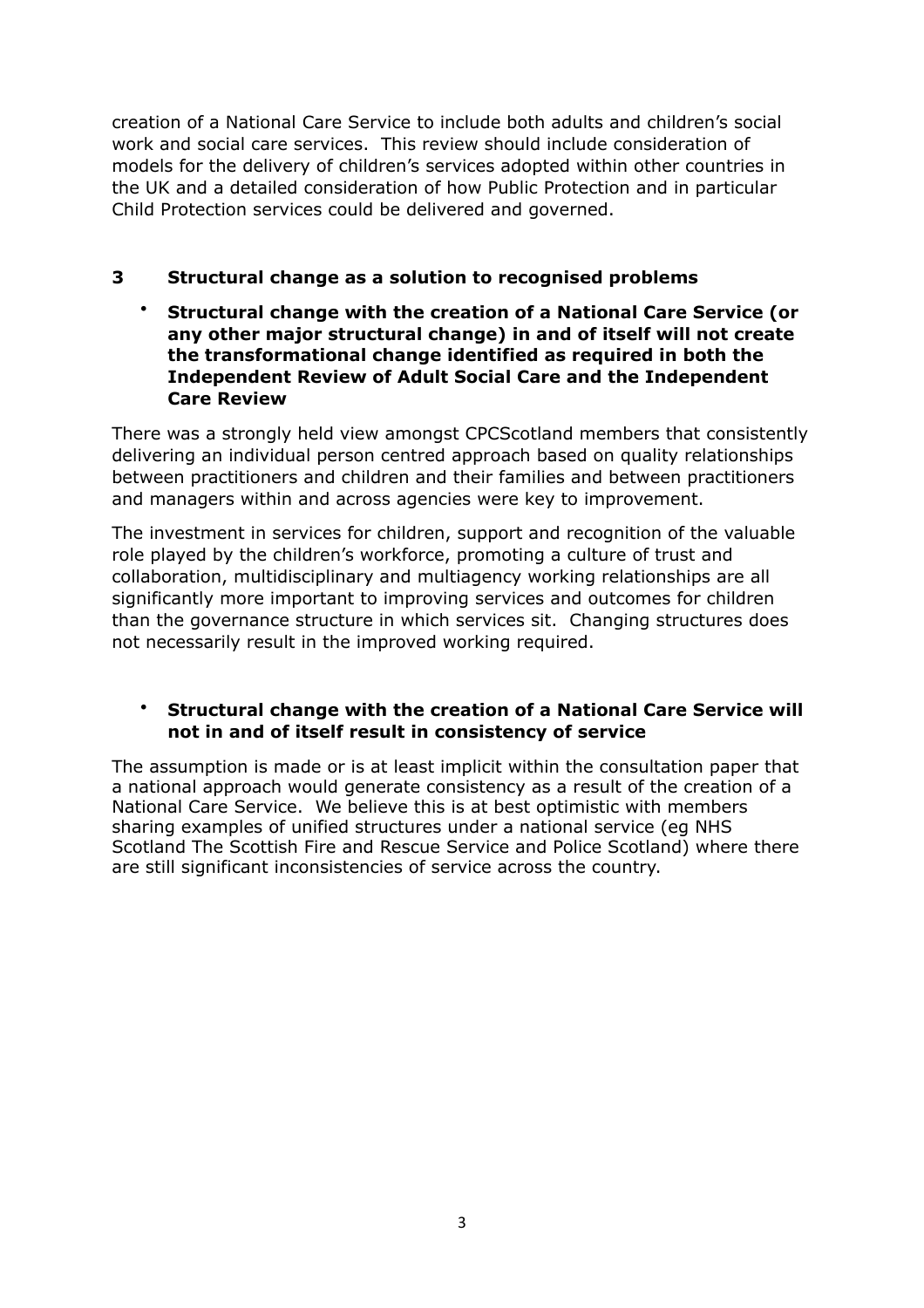## **4 Children and Families in Specific Circumstances**

*(Ref Q24. Do you think that locating children's social work and social care services within the National Care Service will reduce complexity for children and their families in accessing services?* 

- *Children with disabilities*
- *Transitions to adulthood*
- *Children with family members needing support)*

CPCScotland members recognise that current system is not functioning as well as it should for too many children and families in the above groups with transition to adulthood a particular point of vulnerability for children who have experienced neglect, abuse or exploitation. However, we also recognise that the barriers to services working well together exist equally between services managed under one agency (for example between different parts of the NHS system or between different services managed by local authorities) and between services managed by different agencies. This highlights that a single governance structure does not automatically result in reduced complexity or a more joined up service for children and families. Rather the change required is in relation to culture, leadership and practice, supported by investment. Where services work well for children and families in these circumstances this is as a result of a culture of collaboration and good working relationships within and between organisations across all levels and is not directly linked to any single governance structure. All of this is covered comprehensively in the Promise, rather than any call for structural change in the form of a National Care Service.

#### **5 Alignment between children's social work and children's health services in the context of GIRFEC**

*(ref Q25. Do you think that locating children's social work services within the National Care Service will improve alignment with community child health services including primary care, and paediatric health services?)* 

Good alignment and a shared child's plan developed jointly by all agencies involved in supporting the wellbeing of the child in partnership with the child and family is a core principle of GIRFEC. Effective implementation of GIRFEC should continue to be our focus and will be supported by the publication of refreshed GIRFEC guidance, due by the end of 2021. We believe structural change may detract and potentially undermine efforts in this regard and may have the unintended consequence of marginalising education colleagues who fulfil the key role of the named person for the majority of children in Scotland.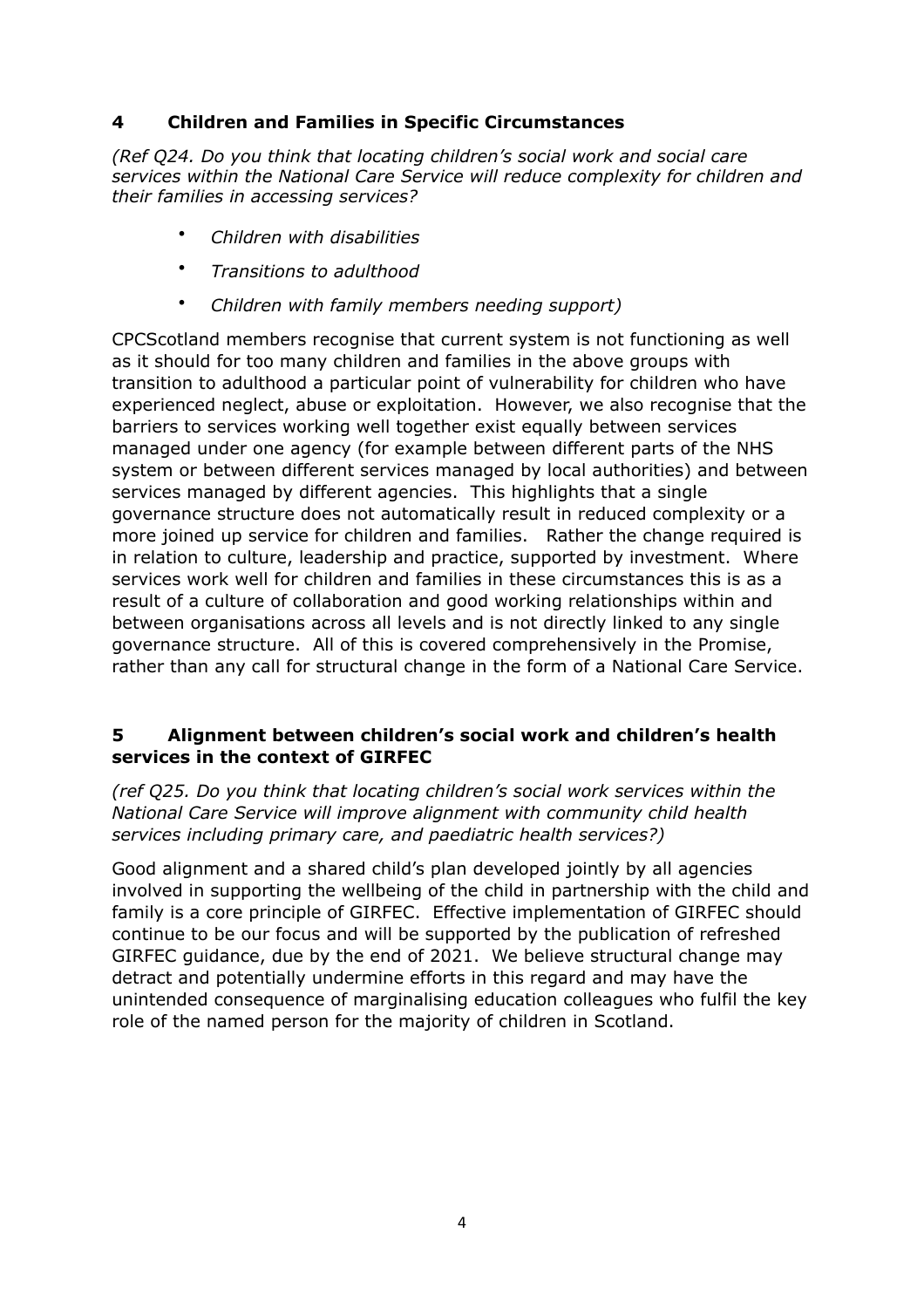# **6 Risks of creating a National Care Service including children's services**

*(Ref Q26. Do you think there are any risks in including children's services in the National Care Service?)* 

Through discussion and sharing experiences of members involvement in other significant structural change we have identified a number of risks associated with the creating of a National Care Service and in particular the inclusion of Children's Services within this service. These are outlined below.

# • *Diversion of resources and energy in planning*

There is a risk that the change management required to create the National Care Service will divert significant resource and energy into preparation and planning to implement the new structural arrangements and away from improvement of services to protect children and support their wellbeing. This at a time when both resources and staff resilience are under considerable strain due to the ongoing impact of the pandemic and the existing change priorities to improve practice and outcomes. There is still significant work to be done to more fully embed GIRFEC, keep the Promise and make children's rights real. There is a real risk that this ongoing improvement activity would be overshadowed by a focus on structural change and the significant change management resource this would entail.

# • *Increased risk during the transition phase*

CPCScotland members come from a variety of backgrounds and include individuals with significant experience at a senior management level of navigating structural change within their agencies; the creation of Police Scotland; the creation of the Scottish Fire and Rescue Service; the development of CHCPs; and the development of Integrated Joint Boards. They have highlighted risk and unintended consequences such as difficulties in retention and recruitment of staff, a negative impact on staff morale, disruption to services and financial costs (both anticipated and unanticipated).

# • *Focus on adult social care at the expense of services for children*

It is clear that the Independent Review of Adult Social Care is the main driver of the National Care Service Proposals and, as such, getting it right for adult social care / care homes is likely to be the highest priority within the planning and implementation / delivery stages for the service should it be created. This comes with a significant risk to services for children which we believe are unlikely to receive the necessary level of priority as has been evidenced in the lack of priority and detail afforded to children's services in the development of the proposals to date. It is of note that the Independent Care Review did not conclude that structural change was necessary or recommended.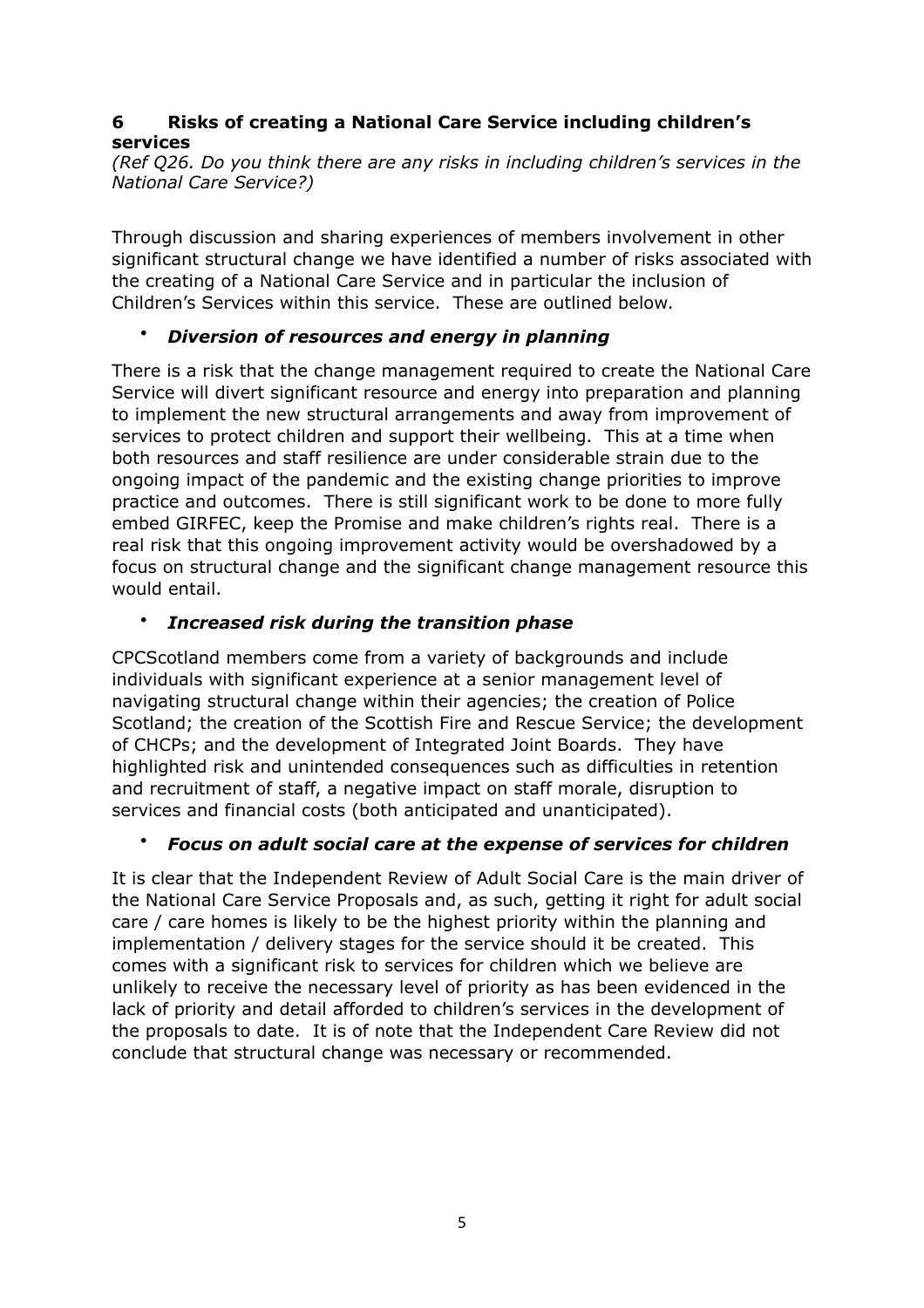# • *Fragmentation of existing joint working arrangements for children*

The proposals for a National Care Service do not appear to adequately reflect that the range of agencies involved in services for children is much wider than those services and practitioners who would form part of a National Care Service. Consideration of the significant role played by staff within education in protecting children and promoting their wellbeing is a particular omission given their pivotal role within the GIRFEC practice model. We note that GIRFEC is used as a model for the development of GIRFE in the National Care Service, yet children's inclusion in the National Care Service will risk the fragmentation of GIRFEC with the removal of key components to different management structures – potentially making it more complex rather than less complex and making integrated support for children and their families harder to deliver.

## • *An absence of focus on child protection risk of significant harm*

The tone of the consultation document appears to signal a move away from a focus on risk of harm and the protection of vulnerable people, and an overly optimistic view that crisis intervention to protect those at risk of harm will not be required once cultural change and significant resource re-allocation towards early help and support is achieved. Evidence based theories of organisational change tell us that such transformational change will take a significant time to implement. Even then, assuming change is broadly successful in reducing the demand for crisis intervention, there will still be some people (including both children and adults) who will experience significant harm or be at risk of significant harm from abuse, neglect, and/or exploitation where urgent multiagency intervention will be required. The protection of those at risk of harm is a complex area requiring collaborative multiagency and multidisciplinary working with local Child Protection Committees having a key co-ordination and governance role. Child Protection must be a key element of service design whatever the ultimate organisational structure, yet there is scant mention of this in the National Care Service proposals.

#### • *Loss of local responsiveness and accountability*

The benefits of local decision making involving communities and those with lived experience is widely recognised. Local solutions that are innovative, involve and strengthening communities, and are responsive to local needs would be at risk within a National Care Service. Local governance and accountability may also be lost along with the ability to set priorities and allocate resources according to the needs of areas with very different demographics. Members cited examples from their experience where the creation of a national organisation for the delivery of local services had resulted in a loss of local responsiveness. In particular there is a risk that it will be much more difficult to maintain the important locally responsive role third sector organisations play in supporting families within their communities when the future commissioning process remains unclear.

The role of the Chief Social Work Officer and Public Protection Chief Officer Groups and the vital role they play in local governance and accountability are not given due consideration within the proposals.